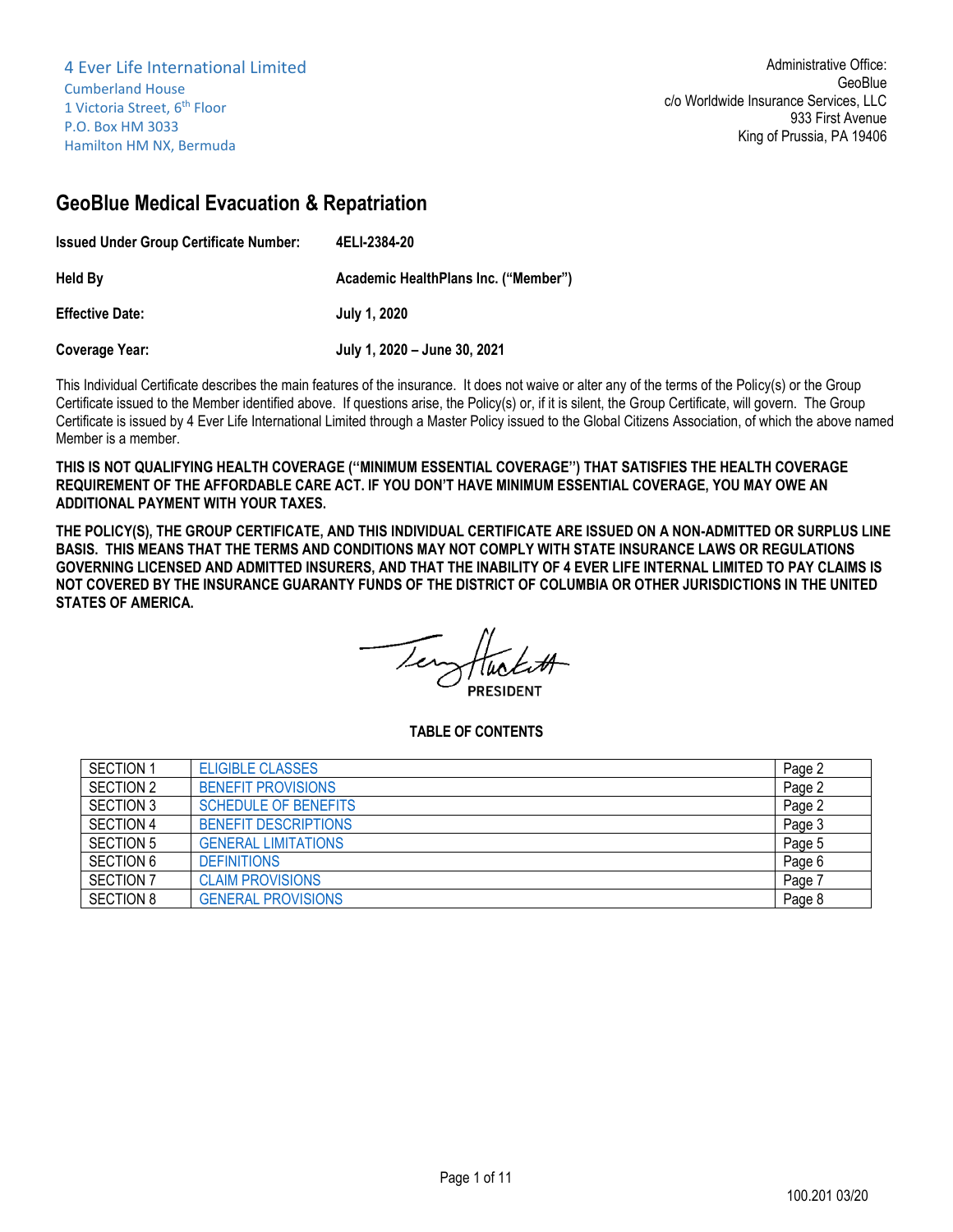#### **SECTION 1 ELIGIBLE CLASSES**

<span id="page-1-0"></span>This is a Blanket Accident and Sickness Plan, and all of the Member's Participants who meet the eligibility requirements of the classes listed below, are eligible to be covered under this plan Effective Date, or the date he or she becomes eligible, or completes an application if required, if later, as long as the Member has paid the required premium.

The Classes eligible for coverage available under this Certificate are shown below. The coverages applicable to a Member's Participants are as shown in the Schedule of Benefits in the copy of the sample Individual Certificate attached to the Member's Group Certificate.

X Class I: Students and their eligible Dependents enrolled or eligible to enroll in the Member's Academic Emergency Services program, which have been validly enrolled and meet the eligibility requirements as specified by the Member.

The Insurer maintains its right to investigate eligibility or student status and attendance records to verify that the eligibility requirements have been met. If the Insurer discovers that the eligibility requirements have not been met, that person is not entitled to benefits under this plan.

Persons for whom coverage is prohibited under applicable law will not be considered eligible under this plan.

<span id="page-1-1"></span>All benefits and limits are stated per Covered Person.

## **SECTION 2 BENEFIT PROVISIONS**

## **AVAILABILITY**

Benefits and services described in this certificate are available when:

- U.S. Students studying or located outside of the United States: services described in this Certificate are available when You are outside of you Home Country and at least 100 miles from your Primary Residence.
- U.S. Students studying inside the United States: services described in this Certificate are available when You are at least 100 miles from your Primary Residence.
- Foreign national students studying in the United States services described in this Certificate are available whenever You are outside of your Home Country.

## **COVERAGE AREA**

Benefits and services under this certificate are available in the following locations:

- Inside the United States
- Any country outside of the United States, other than if a foreign national student, when that student is inside their Home Country.

We shall not be liable for failure to provide services and/or delays caused by acts of God, strikes, or conditions beyond its control, including but not limited to, flight conditions or situations where the rendering of services is prohibited or delayed by local laws, regulators or regulatory agencies. In addition, We shall be under no obligation to provide the services described to Covered Persons located in areas that We determine present a risk of war (whether declared or undeclared, civil or other hostilities) or where political conditions make the provision of such services impossible or reasonably impracticable. We shall notify the Covered Person of any circumstance likely to cause such failure or delay as soon as reasonably practicable.

<span id="page-1-2"></span>Note: whenever coverage provided under this Plan would be in violation of any U.S. economic or trade sanctions, such coverage shall be null and void.

## **SECTION 3 SCHEDULE OF BENEFITS**

| <b>EMERGENCY MEDICAL TRANSPORTATION SERVICES</b> | <b>COVERAGE LIMITATIONS</b>   |  |
|--------------------------------------------------|-------------------------------|--|
| <b>MEDICAL EVACUATION &amp; REPATRIATION</b>     | Unlimited                     |  |
| <b>REPATRIATION OF MORTAL REMAINS</b>            | Unlimited                     |  |
| <b>OTHER ASSISTANCE SERVICES</b>                 | <b>COVERAGE LIMITATIONS</b>   |  |
| <b>EMERGENCY FAMILY TRAVEL ARRANGEMENTS</b>      | Up to \$5,000                 |  |
| <b>EMERGENCY FAMILY REUNION ARRANGEMENTS</b>     | Up to \$2,500                 |  |
| <b>RETURN OF PERSONAL BELONGINGS</b>             | Up to \$1,000                 |  |
| <b>ACCIDENTAL DEATH &amp; DISMEMBERMENT</b>      |                               |  |
| Maximum Limit per Covered Person                 | Principle Sum Up to: \$25,000 |  |
| Catastrophic Limitation                          | \$1,000,000                   |  |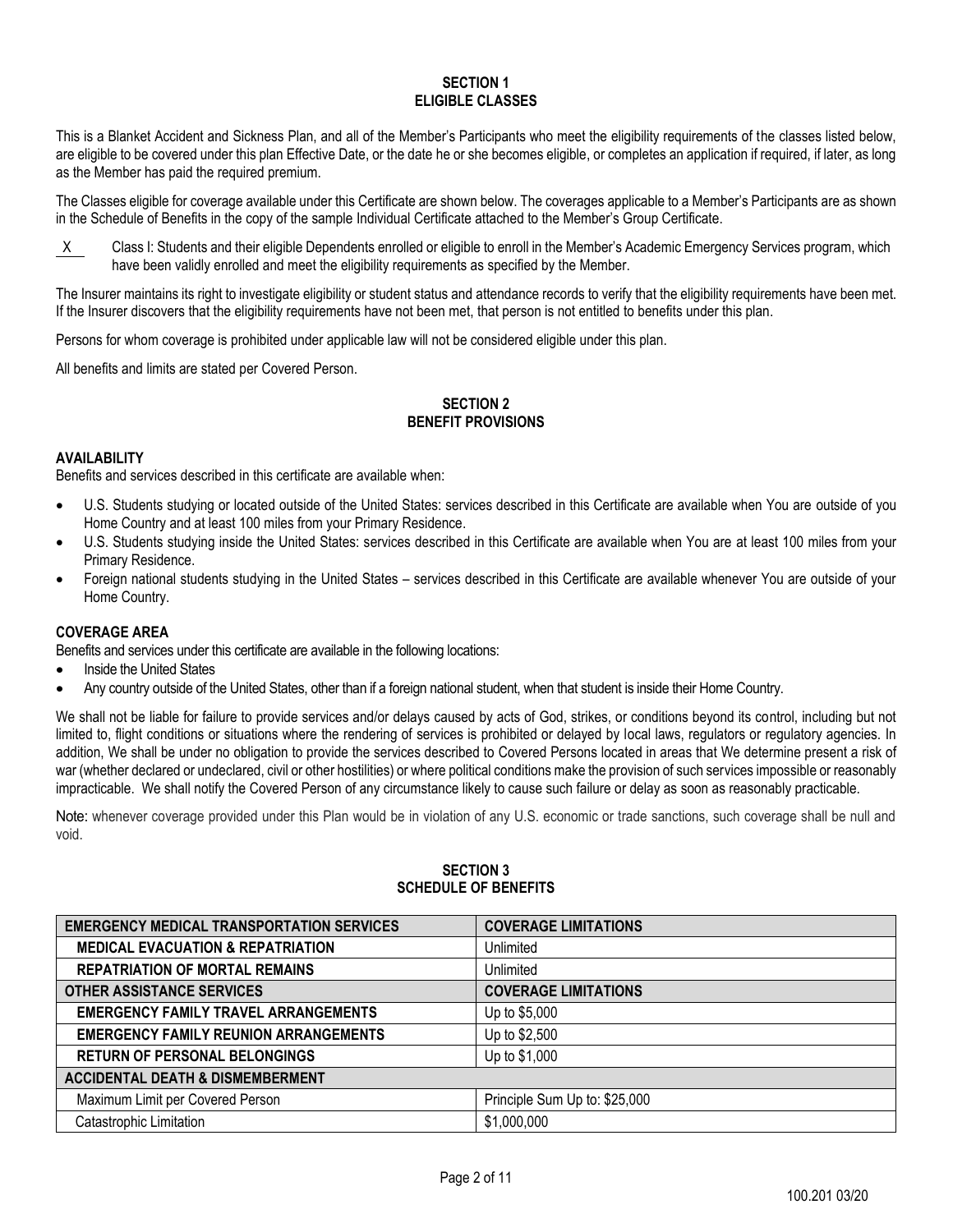#### **SECTION 4 BENEFITS DESCRIPTIONS**

## <span id="page-2-0"></span>**Emergency Medical Transportation Services**

## **Emergency Evacuation**

If You suffer from an acute or life-threating Accident or Sickness, and the medical facility You are currently in is not adequate to treat you in the opinion of the local attending Legally Qualified Physician in consultation with Our or Our Designee's Medical Director, We will coordinate and pay for transportation to the nearest medical facility only if the facility is capable of providing adequate care under medical supervision if necessary, up to the Maximum Limit shown in the Schedule of Benefits. The determination of whether a medical condition constitutes an emergency and whether area facilities are capable of providing adequate medical care shall be made by physicians designated by Us after consultation with the attending physician on the Covered Person's medical conditions. The decision of these designated physicians shall be conclusive in determining the need for medical evacuation services.

## **Repatriation**

If, following stabilization, when medically necessary and deemed appropriate by Our or Our designee's medical director, we determine that it is in the best medical or psychological welfare of the student, We will pay for **one** of the following:

- 1. You will be transferred to your Primary Residence; or
- 2. You will be transferred back to your school campus location; or
- 3. You will be transferred back to your original location or the location from which you were evacuated via a one-way economy airfare.

If Your transportation is deemed to require medical supervision a qualified medical attendant will escort you. Additionally, if We and/or Our designee, determines a mode of transport other than economy class seating on a commercial aircraft is required, We or Our designee will arrange accordingly and such will be covered by Us. Transportation shall not be considered Medically Necessary if We or Our designee's medical director determines that the Covered Person can continue his/her trip or can use the original transportation arrangements that he/she purchased.

**Transportation due to Felonious Assault**: If You are the victim of a Felonious Assault while covered under this Certificate and You no longer can complete Your trip or program, subject to verification by the Administrator, We will pay for You to return home from Your current location to Your Primary Residence. Your return home will be via the most direct and economical means possible, less any refundable return ticket fees available to You.

**Return of Dependent Children:** If the Covered Person has minor children who are left unattended as a result of your injury, illness or medical evacuation, We or Our designee will arrange and pay for the cost of economy class one-way airfares, and the services of a non-medical escort if needed, up to the Maximum Limit shown in the Schedule of Benefits, for the transportation of such minor children to Your Home Country or place of residence or point of origin. Benefits will not be payable unless We (or Our designee) authorized in writing, or by an authorized electronic or telephonic means, all expenses in advance, and services are rendered by Us or Our designee.

## **General Conditions Applicable to all Emergency Transportation Benefits and Arrangements**

All transportation arrangement must be made by the most direct and economical route and conveyance possible and may not exceed the Usual and Customary Charges for similar transportation in the locality where the expense is incurred. Benefits will not be payable unless We (or Our authorized assistance provider or designee) authorized in writing, or by an authorized electronic or telephonic means, all expenses in advance, and services are rendered by Our assistance provider or designee.

Benefit is subject to the limitations, terms and conditions contained herein and as determined by Our medical personnel in accordance with local and U.S. authorities.

## **Repatriation of Mortal Remains**

If a Covered Person dies while covered under this Plan, We will pay the necessary expenses actually incurred, up to the Maximum Limit shown in the Schedule of Benefits, for the preparation of the body for burial, or the cremation, and for the transportation of the remains to the Covered Person's residence or place of burial. This benefit covers:

- Expenses for embalming or cremating of the remains.
- The minimally necessary casket or air tray required by the transporting airline.
- Domestic and International paperwork fees, including up to 3 copies of a death certificate.
- Transportation of the remains to Your place of residence or place of burial.
- Air travel expenses in economy class, up to a maximum of \$2,500, for an Immediate Family Member or a companion who is traveling with the Covered Person to join the Covered Person's body during the repatriation to the Covered Person's place of residence or place of burial.

This benefit does not provided coverage for expenses not listed including expenses for urns, caskets, coffins (beyond the minimally necessary casket or air tray required for transportation), burial or funeral expenses.

We will not pay any claims under this provision unless the expense has been approved by Us or Our designee before the body is prepared for transportation.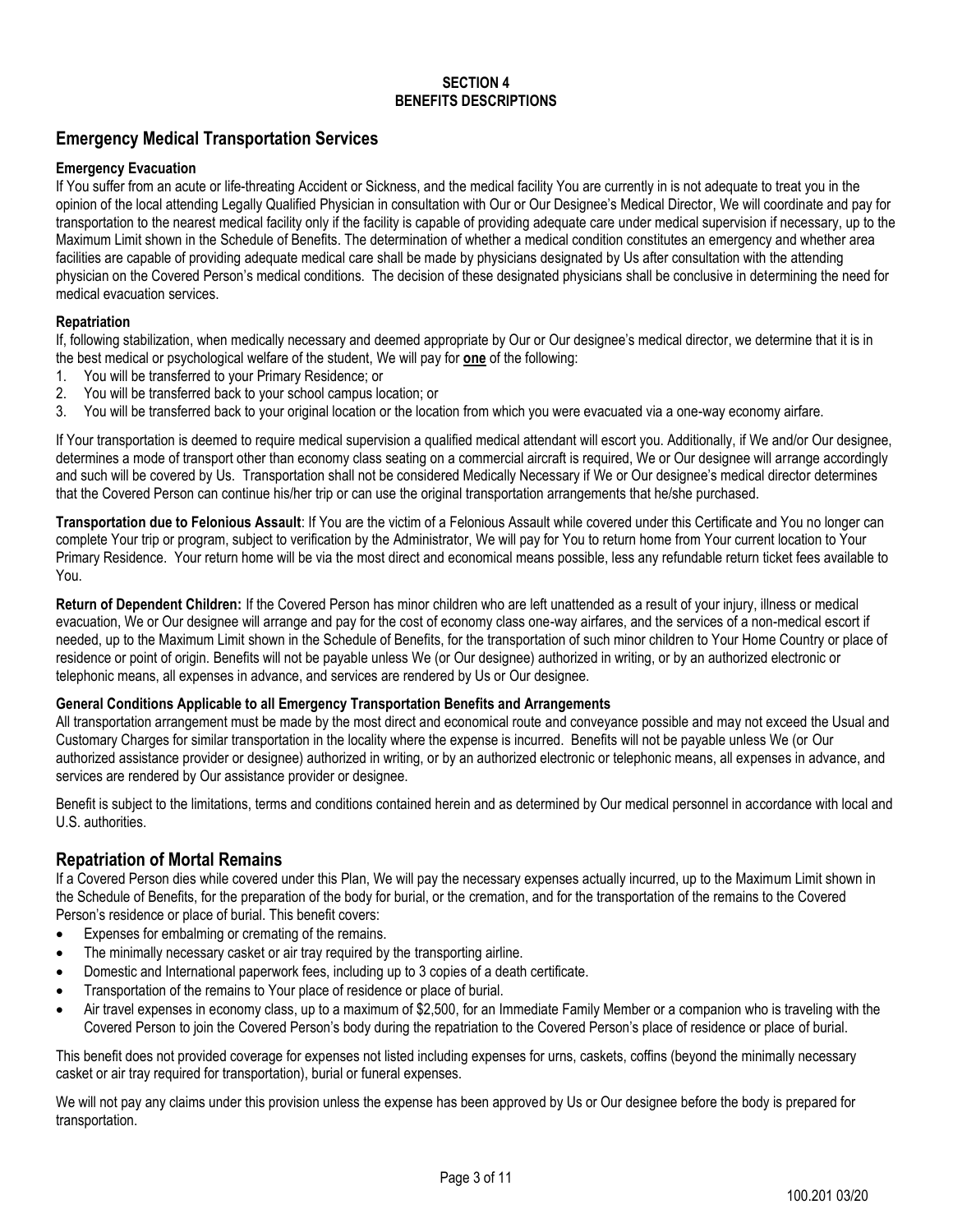All transportation arrangement must be made by the most direct and economical route and conveyance possible and many not exceed the Usual and Customary Charges for similar transportation in the locality where the expense is incurred. Benefits will not be payable unless We (or Our authorized assistance provider or designee) authorized in writing, or by an authorized electronic or telephonic means, all expenses in advance, and services are rendered by Our assistance provider or designee.

## **Emergency Family Travel Arrangements**

If a Covered Person is traveling alone and if We determine that You are expected to require hospitalization due to an Injury or Sickness in excess of 3 days, or are in critical condition, or the victim of a Felonious Assault, an economy round-trip airfare will be provided to the place of hospitalization for an individual chosen by You.

We will pay up to the maximum benefit as listed in Schedule of Benefit for the cost of one economy round-trip air fare ticket to the location of Your hospital confinement for one person designated by You. Included in this benefit would be payment for accommodations/lodging, meals, ground transportation and other incidentals, limited to \$150 a day for a maximum of 7 days.

The determination of whether the Covered Person will be hospitalized for more than 3 days or is in critical condition shall be made by the Us or Our designee after consultation with the attending physician. No more than one (1) visit may be made during any medical event. No benefits are payable unless the trip is approved in advance by Us or Our designee.

## **Emergency Family Reunion Arrangements**

In the event of the death, or a serious/life-threatening illness, of an Immediate Family member, the We will pay up to the amount shown in the Schedule of Benefits for the cost of one economy round trip air fare ticket for the Covered Person to return home. Immediate Family means the spouse, children, brothers, sisters or parents, or grandparents of a Covered Person.

All transportation arrangement must be made by the most direct and economical route and conveyance possible and many not exceed the Usual and Customary Charges for similar transportation I the locality where the expense is incurred. Benefits will not be payable unless We (or Our designee) authorized in writing, or by an authorized electronic or telephonic means, all expenses in advance, and services are rendered by Us or Our designee.

## **Return of Personal Belongings**

If the Covered Person has been repatriated to their primary residence or dies while covered under this Plan, We will pay up to the maximum limit shown in the Schedule of Benefits, toward the shipment of personal effects to their primary residence. Shipment must take place within 90 days of the repatriation of death of the Covered Person. Benefits will not be payable unless We (or Our designee) authorized in writing, or by an authorized electronic or telephonic means, all expenses in advance.

## **Accidental Death & Dismemberment Benefit**

We will pay the benefit up the Principal Sum as stated in the Schedule of Benefits if a Covered Person sustains an Injury resulting in any of the losses stated below while within 365 days after the date the Injury is sustained:

| For Loss of: |                                     | Percentage of Maximum Amount |
|--------------|-------------------------------------|------------------------------|
|              | Both Hands or Both Feet             | 100%                         |
|              | Sight of Both Eyes                  | 100%                         |
|              | One Hand and One Foot               | 100%                         |
| $\bullet$    | One Hand and the Sight of One Eye   | 100%                         |
| $\bullet$    | One Foot and the Sight of One Eye   | 100%                         |
|              | Speech and Hearing in Both Ears     | 100%                         |
|              | One Hand or One Foot                | 50%                          |
|              | The Sight of One Eye                | 50%                          |
| $\bullet$    | Speech or Hearing in Both Ears      | 50%                          |
| $\bullet$    | Hearing in One Ear                  | 25%                          |
| $\bullet$    | Thumb and Index Finger of Same Hand | 25%                          |
|              |                                     |                              |

Loss of one hand or loss of one foot means the actual severance through or above the wrist or ankle joints. Loss of the sight of one eye means the entire and irrecoverable loss of sight in that eye.

If more than one of the losses stated above is due to the same Accident, the Insurer will pay 100% of the Principal Sum. In no event will the Insurer pay more than the Principal Sum for loss to the Covered Person due to any one Accident.

Benefits payable are subject to the Exclusions and Limitations as listed in this document.

**Exposure.** If by reason of an Accident covered by the Certificate a Covered Person is unavoidably exposed to the elements and as a result of such exposure suffers a Loss for which the Principal Sum is otherwise payable hereunder such Loss will be covered under the terms of this Certificate.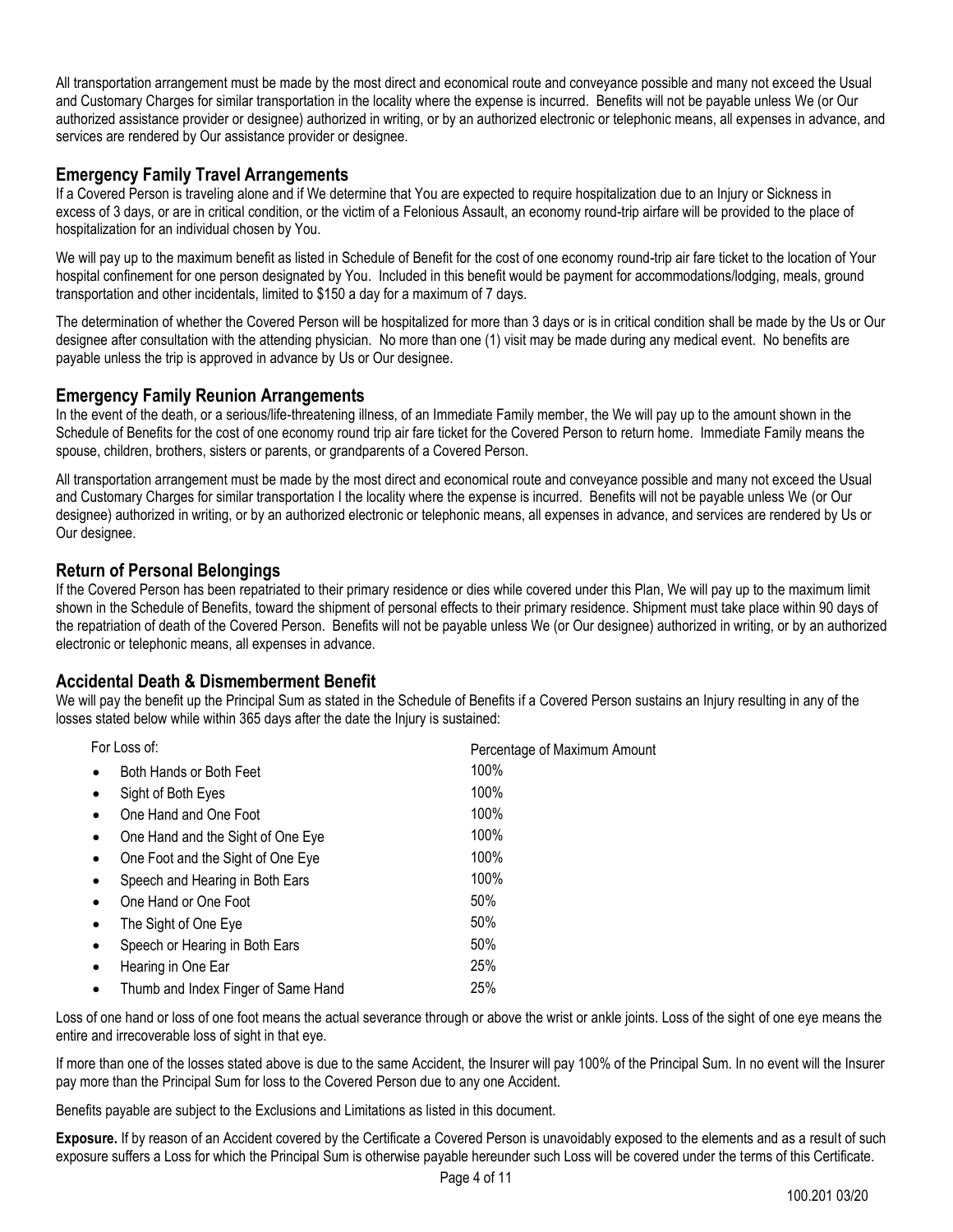**Disappearance.** If the body of a Covered Person has not been found within one year of the disappearance, forced landing, stranding, sinking, or wrecking of a conveyance in which such Covered Person was an occupant, then it shall be deemed, subject to all other terms and provisions of the Certificate, that such Covered Person shall have suffered Loss of life within the meaning of the Certificate.

**Catastrophic Limitation**. Except as may otherwise be provided, the total liability hereunder for deaths and Injuries suffered by any number of Covered Persons insured under this Certificate of Insurance in any one Accident or disaster shall not exceed the sum of \$1,000,000. In the event of any such Accident or disaster for which all indemnities payable hereunder would otherwise exceed \$1,000,000 the amount of indemnity payable for each Covered Person will be proportionately reduced to the extent that the total of all indemnities payable shall not exceed \$1,000,000.

There is no coverage for loss of life or dismemberment for or arising from loss of life or dismemberment due to a sickness, disease or infection.

## **Special Limitations/Expenses Not Covered**

#### Benefits will not be provided for the following:

- 1. For loss of life or dismemberment due to a Sickness, disease or infection.
- 2. For any loss of life or dismemberment before the effective date of coverage.
- 3. For any loss of life or dismemberment after coverage ends.
- 4. While riding or driving in any kind of competition
- 5. Injury sustained while the Covered Person is riding as a pilot, student pilot, operator or crew member, in or on, boarding or alighting from, any type of aircraft;
- 6. For loss of life or dismemberment caused by or contributed by (a) an act of war; (b) An Covered Person participating in the military service of any country; (c) An Covered Person participating in an insurrection, rebellion, or riot; (d) Services received for any condition caused by an Covered Person's commission of, or attempt to commit a felony or to which a contributing cause was the Covered Person being engaged in an illegal occupation.

## **SECTION 5 GENERAL LIMITATIONS**

<span id="page-4-0"></span>No payment will be made for charges for:

- 1. services rendered without the authorization or intervention of Us or Our designee;
- 2. expenses incurred if the original or ancillary purpose of Your trip is to obtain medical treatment;
- 3. services provided for which no charge is normally made;
- 4. Hospital or medical expenses of any kind or nature.
- 5. More than one Emergency Medical Evacuation and/or repatriation for any single medical condition of a Covered Person during the term of the Program.
- 6. Initial transportation to local facilities, including ground, water or air ambulance fees, unless otherwise specified in this Plan**.**
- 7. Any expense for medical evacuation or repatriation if the Covered Person is not suffering from a Serious Medical Condition, and/or in the opinion of the Our physician, the Covered Person can be adequately treated locally, or treatment can be reasonably delayed until the Covered Person returns to his/her Home Country or Country of Assignment.
- 8. Any expense for Emergency Evacuation where the Covered Person, in the opinion of Our physician, can travel as an ordinary passenger without a medical escort.
- 9. A Covered Person who is medically discharged from the hospital, or leaves against medical advice and is physically able to travel on his or her own, is not eligible for medical transport services.
- 10. Medical Evacuation from a marine vessel, ship or watercraft of any kind.
- 11. Any treatment or expense related to childbirth, miscarriage or pregnancy. This exception shall not apply to any abnormal pregnancy or vital complication of pregnancy which endangers the life of the mother and/or unborn child during the first twenty-four (24) weeks of pregnancy.
- 12. Any expense related to the Covered Person engaging in the commission of, or the attempt to commit, an unlawful act.
- 13. Any expense incurred as a result of the Covered Person engaging in active service in the armed forces or police of any nation; active participation in war (whether declared or not), invasion, act of foreign enemy, hostilities, civil war, rebellion, riot, revolution or insurrection.
- 14. Medical transport services will not be provided to a Covered Person who has a diagnosis of, or is suspected of having, a Biosafety Class Level 3 (and above) pathogen as classified by either the Centers for Disease Control and Prevention (CDC) or the National Institutes of Health (NIH).
- 15. Services not otherwise shown as covered.
- 16. To the extent that such payments would be prohibited by law.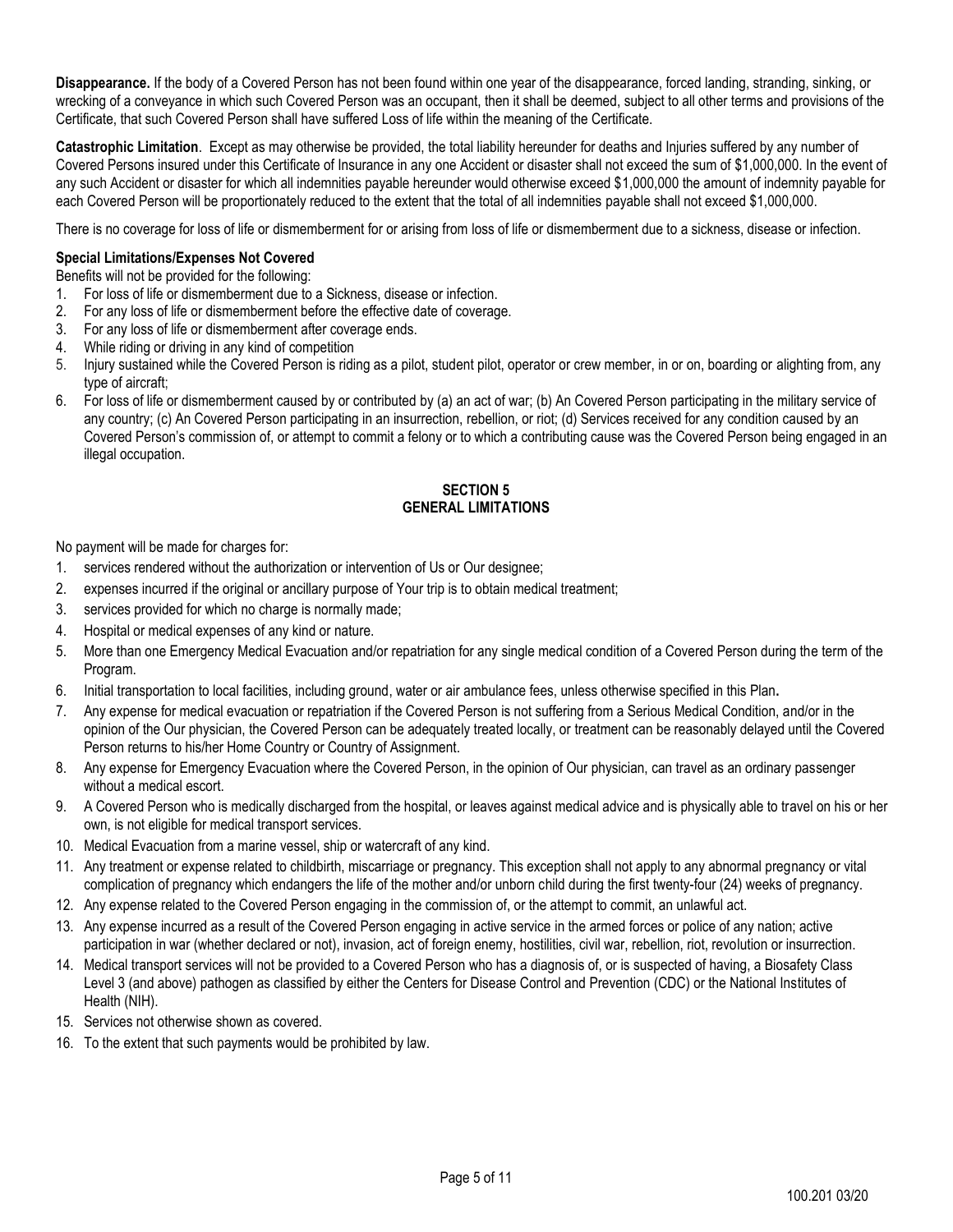#### **SECTION 6 DEFINITIONS**

<span id="page-5-0"></span>Unless specifically defined elsewhere, wherever used in the Certificate, the following terms have the meanings given below.

**Accident (Accidental)** means a sudden, unexpected and unforeseen, identifiable event producing at the time objective symptoms of an Injury. The Accident must occur while the Covered Person is insured under the Certificate.

**Age** means the Covered Person's attained age.

**Confinement (Confined)** means the continuous period a Covered Person spends as an Inpatient in a Hospital due to the same or related cause.

**Country of Assignment** means the country for which the Covered Person has a valid visa, if required, and in which he/she is undertaking an educational activity.

**Policy Year**: the period of 12 consecutive months commencing with the Effective date of the insurance contract or with anniversary of that date.

**Covered Person** means an Individual Insured and any Eligible Dependents as described in the appropriate eligibility section, for whom premium is paid and who is covered under the Group Certificate.

**Eligible Dependent:** An Eligible Dependent may be the Individual Insured's lawful spouse/partner and/or his/her unmarried children under age 26 who are chiefly dependent upon the Eligible Participant for support and maintenance. The term "child/children" includes a natural child, a legally adopted child, a stepchild, and a child who is dependent on the Eligible Participant during any waiting period prior to finalization of the child's adoption.

**Emergency Medical Condition** means a medical condition which manifests itself by acute symptoms of sufficient severity (including severe pain) such that a prudent layperson, who possesses an average knowledge of health and medicine, could reasonably expect the absence of immediate medical attention to result in placing the health of the individual (or, with respect to a pregnant woman, the health of the woman or her unborn child) in serious jeopardy; serious impairment to bodily functions; or serious dysfunction of any bodily organ or part.

#### **Felonious Assault** is an act of violence against You requiring medical treatment in a Hospital

**Home Country** means a country from which the eligible Participant holds a passport. If the Eligible Participant holds passports from more than one country, his or her Home Country will be that country which eligible Participant has declared to Us in writing as his or her Home Country. The Home Country of a covered Eligible Dependent is the same as that of the eligible Participant.

**Hospital** means a facility that:

- 1. Is primarily engaged in providing by, or under the supervision of doctors of medicine or osteopathy, Inpatient services for the diagnosis, treatment, and care, or rehabilitation of persons who are sick, injured, or disabled;
- 2. Is not primarily engaged in providing skilled nursing care and related services for persons who require medical or nursing care;
- 3. Provides 24 hours nursing service; and
- 4. Is licensed or approved as meeting the standards for licensing by the state in which it is located or by the applicable local licensing authority.

**Individual Certificate** is the document issued to each Individual Insured outlining the benefits under the Group Certificate.

**Injury** means bodily injury caused directly by an Accident. It must be independent of all other causes. To be covered, the Injury must first be treated while the Covered Person is insured under the Certificate. A Sickness is not an Injury. A bacterial infection that occurs through an Accidental wound or from a medical or surgical treatment of a Sickness is an Injury.

**Inpatient** means a person confined in a Hospital for at least one full day (18 to 24 hours) and charged room and board.

**The Insurer** means 4 Ever Life International Limited, a Bermuda insurer not admitted in any U.S. jurisdiction.

**Medically Necessa**r**y** services or supplies are those that the Insurer determines to be **all** of the following:

- 1. Appropriate and necessary for the symptoms, diagnosis or treatment of the medical condition.
- 2. Provided for the diagnosis or direct care and treatment of the medical condition.
- 3. Within standards of good medical practice within the organized community.
- 4. Not primarily for the patient's, the Physician's, or another provider's convenience.
- 5. The most appropriate supply or level of service that can safely be provided. For Hospital stays, this means acute care as an inpatient is necessary due to the kind of services the Covered Person is receiving or the severity of the Covered Person's condition and that safe and adequate care cannot be received as an outpatient or in a less intensified medical setting.

The fact that a Physician may prescribe, authorize, or direct a service does not of itself make it Medically Necessary or covered by the Certificate.

**Member** means an Institutional Member of the Global Citizens Association which has elected that its Participants and, if applicable, the dependents of those Participants be covered under the Group Certificate which has been accepted by the Insurer for coverage under the Group Certificate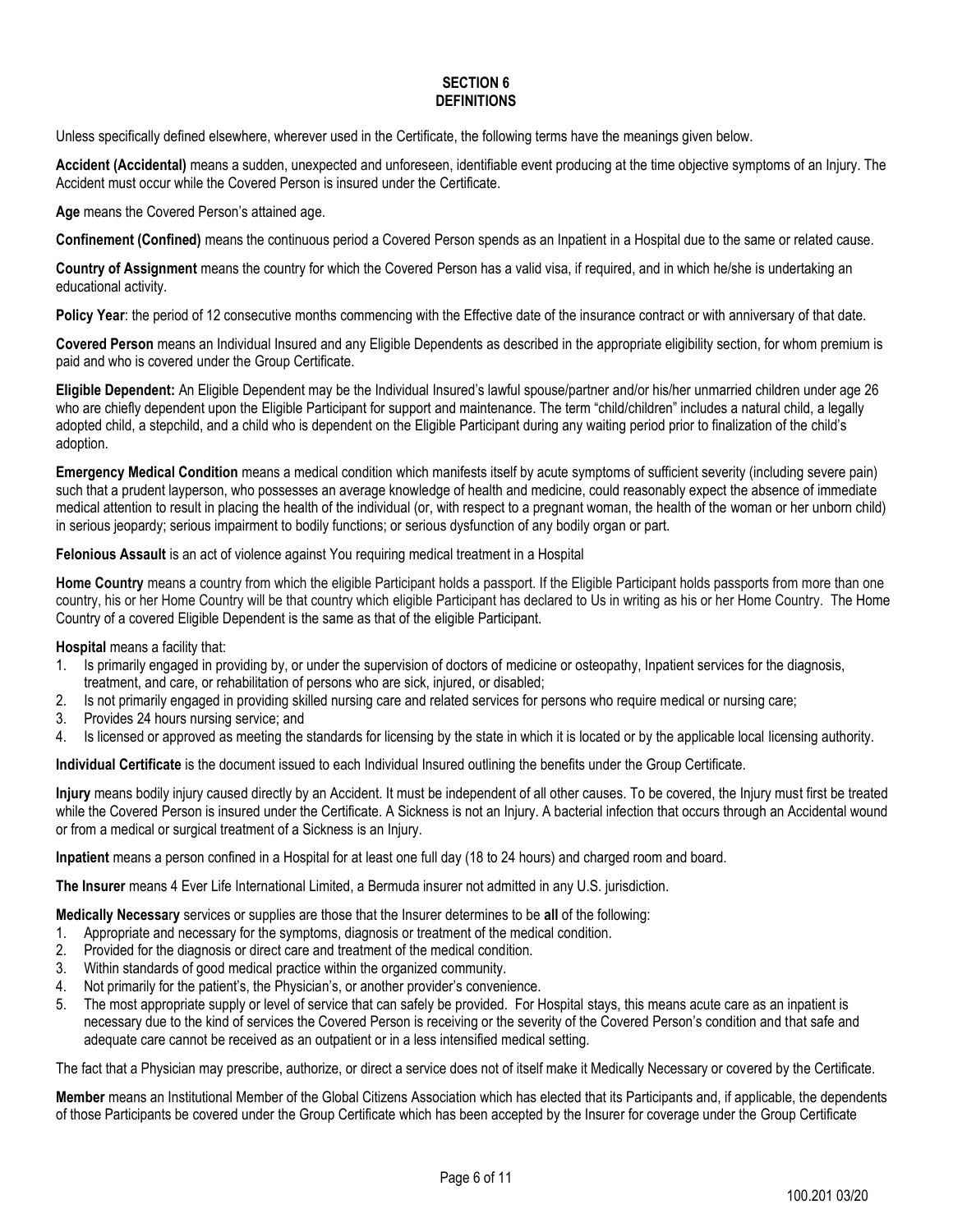**Participant** means a person who Is enrolled in the Member's program and have been validly enrolled and meet the eligibility requirements as specified by the Member

**Participation in Riot or Civil Commotion. "**Participation" means promoting, inciting, conspiring to promote or incite, aiding, abetting, and all forms of taking part in, but shall not include actions taken in defense of public or private property, or actions taken in defense of the person of the insured, if such actions of defense are not taken against persons seeking to maintain or restore law and order including but not limited to police officers and firemen. "Riot or Civil Commotion" means all forms of public violence, disorder, or disturbance, or disturbance of the public peace, by three or more persons assembled together, whether or not acting with a common intent and whether or not damaged to persons or property or unlawful act or acts is the intent or consequence of such disorder.

**Physician** means a currently licensed practitioner of the healing arts acting within the scope of his/her license. It does not include the Covered Person or his/her spouse, parents, parents-in-law or dependents or any other person related to the Covered Person or who lives with the Covered Person.

**Primary Residence** means the location in which the Covered Person resides within their Home Country before taking up Sponsored Travel or Assignment.

**Reasonable Expense** means the normal charge of the provider, incurred by the Covered Person, in the absence of insurance,

- 1. for a medical service or supply, but not more than the prevailing charge in the area for a like service by a provider with similar training or experience, or
- 2. for a supply which is identical or substantially equivalent. The final determination of a reasonable and customary charge rests solely with the Insurer.

**Sickness** means an illness, ailment, disease, or physical condition of a Covered Person starting while insured under the Certificate.

**United States (U.S.)** means the 50 states of the United States of America, and the District of Columbia, Puerto Rico and the U.S. Virgin Islands.

**We, Us and Our** means 4 Ever Life International Limited.

**Written Request** means a request on any form provided by the Administrator for particular information.

<span id="page-6-0"></span>You, Your means a Covered Person.

#### **SECTION 7 CLAIM PROVISIONS**

**Notice of Claim:** Written notice of any event which may lead to a claim under the Certificate must be given to the Insurer or to the Administrator within 30 days after the event, or as soon thereafter as is reasonably possible.

**Claim Forms:** Upon receipt of a written notice of claim, the Insurer will furnish to the claimant such forms as are usually furnished by it for filing Proofs of Loss. If these forms are not furnished within 15 days after the notice is sent, the claimant may comply with the Proof of Loss requirements of the Certificate by submitting, within the time fixed in the Certificate for filing proofs of loss, written proof showing the occurrence, nature and extent of the loss for which claim is made.

**Proofs of Loss:** Written proof of loss must be furnished to the Insurer or to its Administrator within 90 days after the date of loss. However, in case of claim for loss for which the Certificate provides any periodic payment contingent upon continuing loss, this proof may be furnished within 90 days after termination of each period for which the Insurer is liable. Failure to furnish proof within the time required will not invalidate nor reduce any claim if it is not reasonably possible to give proof within 90 days, provided

- 1. it was not reasonably possible to provide proof in that time; and
- 2. the proof is given within one year from the date proof of loss was otherwise required. This one year limit will not apply in the absence of legal capacity

**Time for Payment of Claim:** Benefits payable under the Certificate will be paid immediately upon receipt of satisfactory written proof of loss, unless the Certificate provides for periodic payment. Where the Certificate provides for periodic payments, the benefits will accrue and be paid monthly, subject to satisfactory written proof of loss.

**Payment of Claims:** Benefits for accidental loss of life under the Accidental Death & Dismemberment coverage will be payable in accordance with the beneficiary designation and the provisions of the Certificate which are effective at the time of payment. If no beneficiary designation is then effective, the benefits will be payable to the estate of the Covered Person for whom claim is made. Any other accrued benefits unpaid at the Covered Person's death may, at the Insurer's option, be paid either to his/her beneficiary or to his/her estate. Benefits payable under other coverages shall be payable to the provider of the service. Benefits payable under the Accidental Death & Dismemberment coverage, other than for loss of life, will be paid to the Covered Person.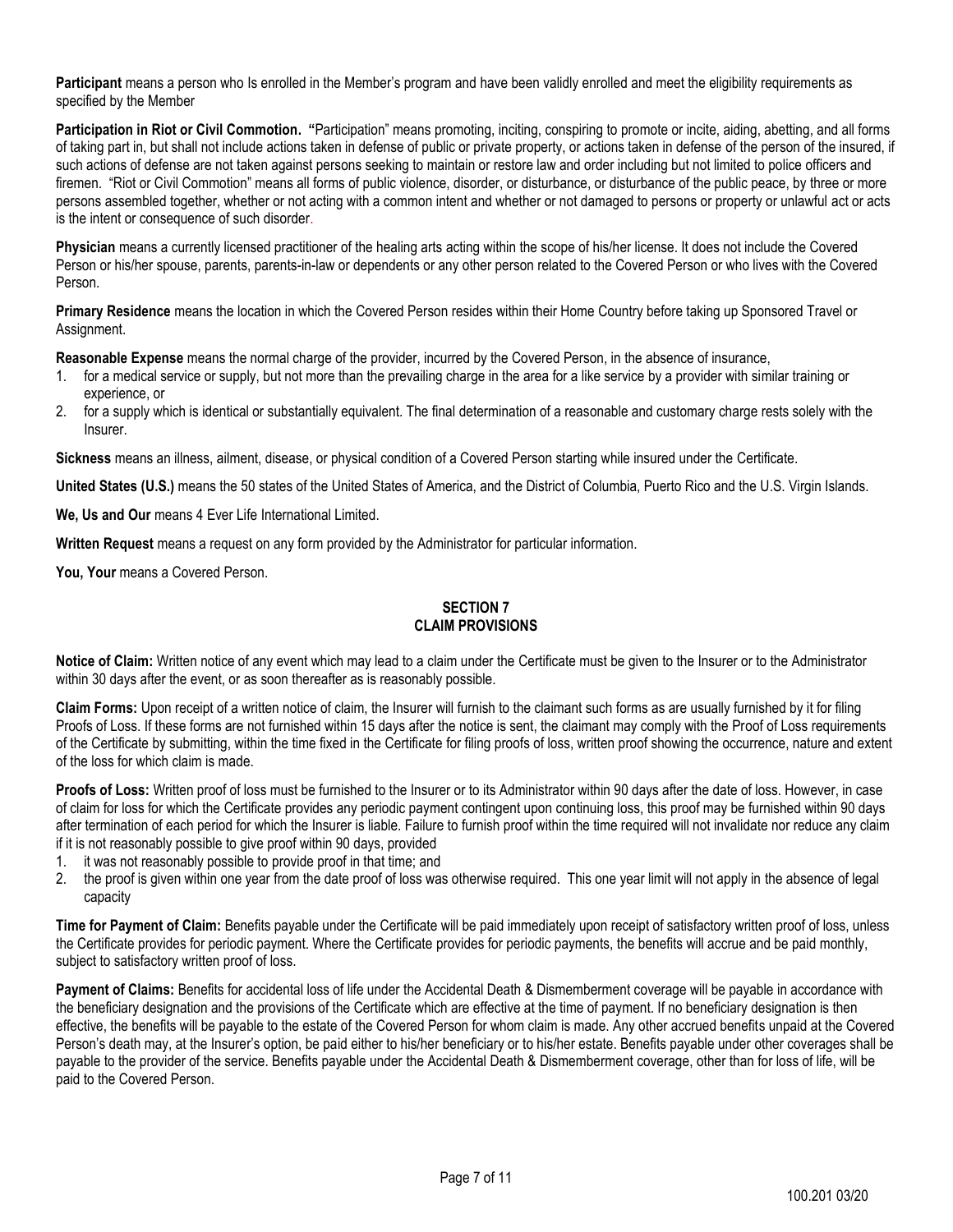If any benefits are payable to the estate of a Covered Person, or to a Covered Person's beneficiary who is a minor or otherwise not competent to give valid release, the Insurer may pay up to \$1,000 to any relative, by blood or by marriage, of the Covered Person or beneficiary who is deemed by the Insurer to be equitably entitled to payment. Any payment made by the Insurer in good faith pursuant to this provision will fully discharge the Insurer of any obligation to the extent of the payment.

**Choice of Hospital and Physician:** Nothing contained in this Certificate restricts or interferes with the Covered Person's right to select the Hospital or Physician of his or her choice. Also, nothing in this Certificate restricts the Covered Person's right to receive, at his/her expense, any treatment not covered in this Certificate.

**Physical Examination and Autopsy:** The Insurer may, at its expense, examine a Covered Person, when and as often as may reasonably be required during the pendency of a claim under the Certificate and, in the event of death, make an autopsy in case of death, where it is not forbidden by law.

Providers available to You through the BlueCard Program have not entered into contracts with 4 Ever Life International Limited. If You have any questions or complaints about the BlueCard Program, please call Us at the customer service telephone number listed on Your ID card.

We, or Our authorized Administrator, will provide written notice to the insured Participant within a reasonable period of time of any Participating Provider's termination or breach of, or inability to perform under, any Provider contract, if We determine that the insured Participant or his/her insured Dependents may be materially and adversely affected, and provide the insured Participant with a current list of Participating Providers.

<span id="page-7-0"></span>If the insured Participant needs a new Provider listing for any other reason, he/she may call the customer service telephone number listed on the ID card or go to www.geo-blue.com for a new Provider listing.

## **SECTION 8 GENERAL PROVISIONS**

**Entire Contract:** The entire contract between the Insurer and the Covered Person consists of the Master Policy issued to the Global Citizens Association, this Certificate and the Member's Group Certificate, which are deemed incorporated by reference and made a part of the Master Policy. All statements contained in the contract will be deemed representations and not warranties. No statement made by an applicant for insurance will be used to void the insurance or reduce the benefits, unless contained in a written application and signed by the applicant. No agent has the authority to make or modify the Certificate, or to extend the time for payment of premiums, or to waive any of the Insurer's rights or requirements. No modifications of the Certificate will be valid unless evidenced by an endorsement or amendment of the Certificate, signed by one of the Insurer's officers and delivered to the Participating Organization.

**Time Limit on CertainDefenses:** No claim for loss incurred after 1 year from the effective date of the Covered Person's insurance will be reduced or denied on the grounds that the disease or physical condition existed prior to the effective date of the Covered Person's insurance. This provision does not apply to a disease or physical condition excluded by name or specific description.

**Legal Actions:** No action at law or in equity may be brought to recover under the Certificate prior to the expiration of 60 days after written proof of loss has been furnished in accordance with the requirements of the Certificate. No such action may be brought after the expiration of 3 years after the time written proof of loss is required to be furnished.

**Assignment:** No assignment of benefits will be binding on the Insurer until a copy of the assignment has been received by the Insurer or by its Administrator. The Insurer assumes no responsibility for the validity of the assignment. Any payment made in good faith will relieve the Insurer of its liability under the Certificate.

**Beneficiary:** The beneficiary is the last person named in writing by the Covered Person and recorded by or on the Insurer's behalf. The beneficiary can be changed at any time by sending a written notice to the Insurer or to its Administrator. The beneficiary's consent is not required for this or any other change in the Certificate unless the designation of the beneficiary is irrevocable.

**Mistake in Age:** If the age of any Covered Person has been misstated, an equitable adjustment will be made in the premiums or, at the Insurer's discretion, the amount of insurance payable. Any premium adjustment will be based on the premium that would have been charged for the same coverage on a Covered Person of the same age and similar circumstances.

**Clerical Error:** A clerical error in record keeping will not void coverage otherwise validly in force, nor will it continue coverage otherwise validly terminated. Upon discovery of the error an equitable adjustment of premium shall be made.

**Not in Lieu of Workers' compensation.** The Certificate does not satisfy any requirement for Workers' Compensation.

**Subrogation:** If the Covered Person suffers an Injury or Sickness through the act or omission of another person, and if benefits are paid under the Certificate due to that Injury or Sickness, then to the extent the Covered Person recovers for the same Injury or Sickness from a third party, its insurer, or the Covered Person's uninsured motorist insurance, the Insurer will be entitled to a refund of all benefits the Insurer has paid from such recovery. Further, the Insurer has the right to offset subsequent benefits payable to the Covered Person under the Certificate against such recovery.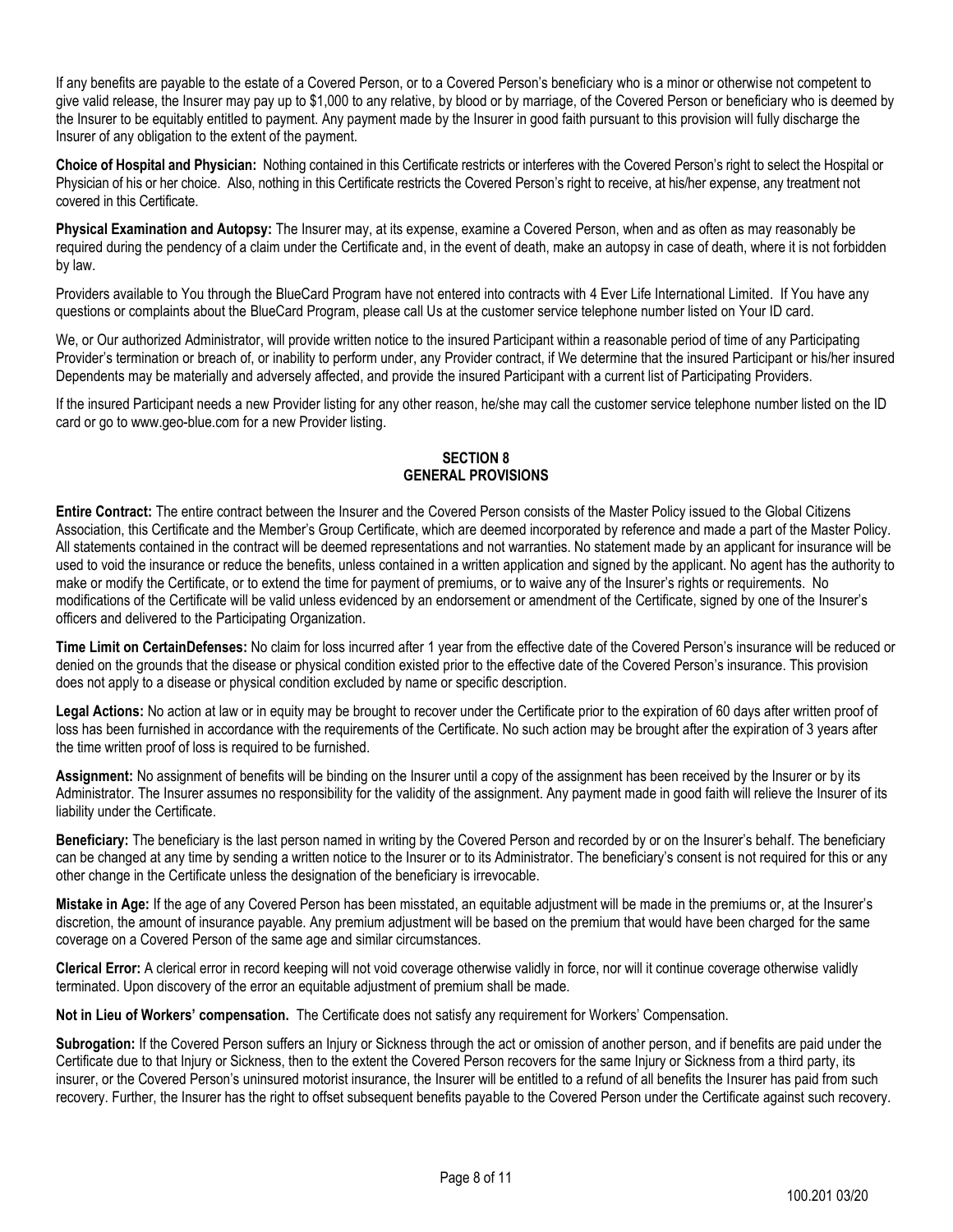The Insurer may file a lien in a Covered Person's action against the third party and have a lien upon any recovery that the Covered Person receives whether by settlement, judgment, or otherwise, and regardless of how such funds are designated. The Insurer shall have a right to recovery of the full amount of benefits paid under the Certificate for the Injury or Sickness, and that amount shall be deducted first from any recovery made by the Covered Person. The Insurer will not be responsible for the Covered Person's attorneys' fees or other cost.

Upon request, the Covered Person must complete the required forms and return them to the Insurer or to the Administrator. The Covered Person must cooperate fully with the Insurer in asserting his/her right to recover. The Covered Person will be personally liable for reimbursement to the Insurer to the extent of any recovery obtained by the Covered Person from any third party. If it is necessary for the Insurer to institute legal action against the Covered Person for failure to repay the Insurer, the Covered Person will be personally liable for all costs of collection, including reasonable attorneys' fees.

**Right of Recovery:** Whenever the Insurer have made payments with respect to benefits payable under the Certificate in excess of the amount necessary, the Insurer shall have the right to recover such payments. The Insurer shall notify the Covered Person of such overpayment and request reimbursement from the Covered Person. However, should the Covered Person not provide such reimbursement, the Insurer has the right to offset such overpayment against any other benefits payable to the Covered Person under the Certificate to the extent of the overpayment.

**Currency:** All premiums for and claims payable pursuant to the Certificate are payable only in the currency of the United States of America.

## **Grievances**

For the purposes of this section, any reference to "You", "Your" or "Covered Person" also refers to a representative or Provided by You to act on Your behalf, unless otherwise noted.

We want you to be completely satisfied with the care you receive. That is why we have established a process for addressing your concerns and solving your problems with the services provided.

#### **Start with Customer Services**

We are here to listen and help. If You have a concern regarding a person, a service, the quality of care, or contractual benefits, You can call Our tollfree number shown on your identification card and explain concerns to one of our Customer Service representatives. You can also express that concern in writing. Please write to Us at the following address:

> Worldwide Insurance Services, LLC Attn: Appeals Department 933 First Avenue King of Prussia, PA 19406

We will do Our best to resolve the matter on your initial contact. If We need more time to review or investigate your concern, We will get back to You as soon as possible, but in any case within 30 days.

If You are not satisfied with the results of a coverage decision, You can start the appeals procedure.

#### **Appeals Procedure**

The Insurer has a two-step appeals procedure for most coverage decisions. To initiate an appeal, You must submit a request for an appeal in writing within 180 days of receipt of a denial notice. You should state the reason why you feel your appeal should be approved and include any information supporting Your appeal. If You are unable or choose not to write, You may ask to register your appeal by telephone. Call or write to the Administrator at the toll-free number or address shown on your identification card, explanation of benefits or claim form.

#### **Level One Appeal**

Your appeal will be reviewed and the decision made by someone not involved in the initial decision. Appeals involving Medical Necessity or clinical appropriateness will be considered by a health care professional.

For level one appeals, you will be responded to in writing with a decision within fifteen calendar days after we receive an appeal for a required preservice or concurrent care coverage determination (decision). We will respond within 30 calendar days after we receive an appeal for a post service coverage determination. If more time or information is needed to make the determination, We will notify You in writing to request an extension of up to 15 calendar days and to specify an additional information needed to complete the review.

You may request that the appeal process be expedited if, the time frames under this process would seriously jeopardize Your life, health or ability to regain maximum function or in the opinion of Your Physician would cause You severe pain which cannot be managed without the requested services; or your appeal involves non-authorization of an admission or continuing Inpatient Hospital stay. The Insurer or its designee's physician reviewer, in consultation with the treating Physician, will decide if an expedited appeal is necessary. When an appeal is expedited, We will respond orally with a decision within 72 hours, followed up in writing.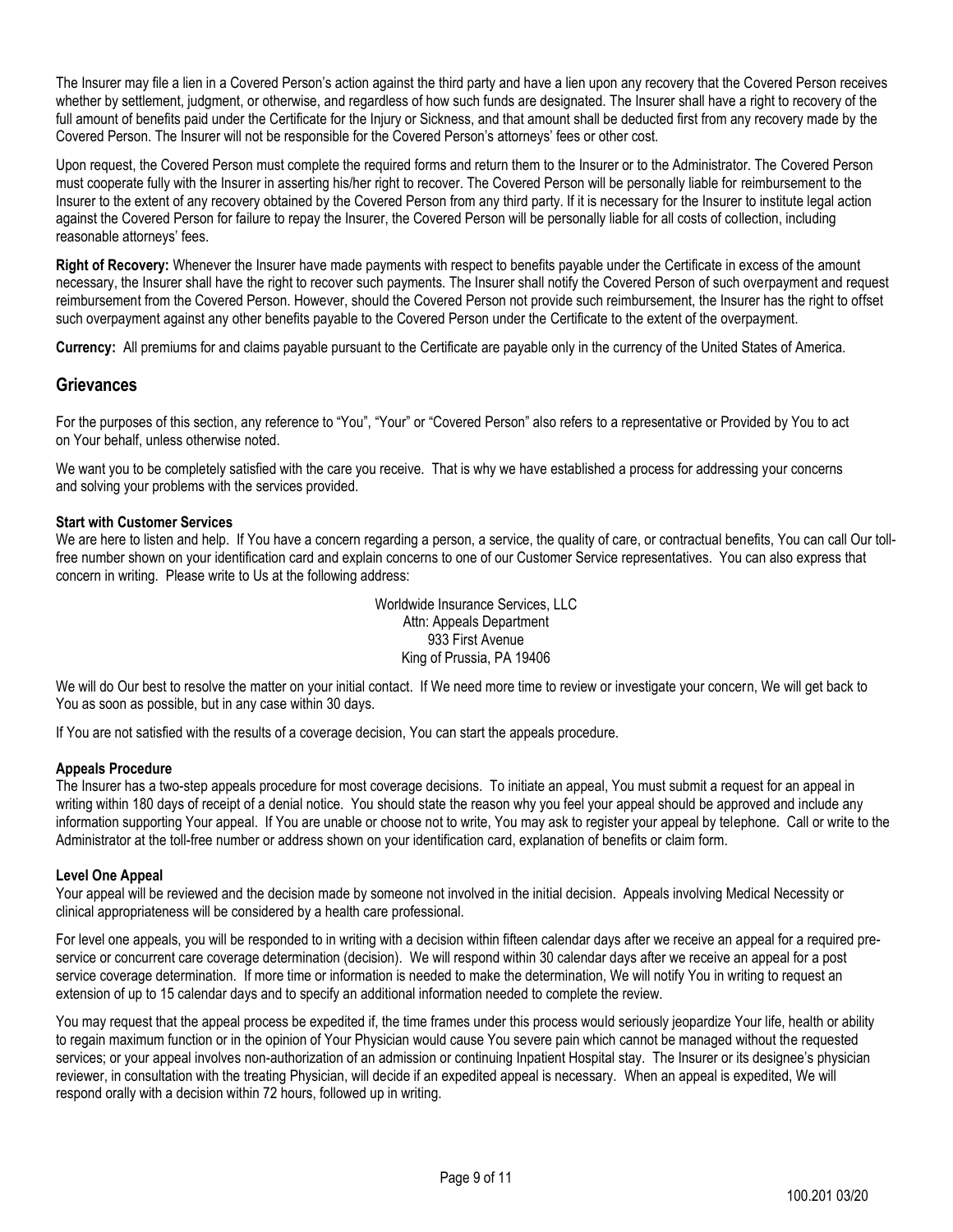## **Level Two Appeal**

If You are dissatisfied with Our level one appeal decision, you or your authorized representative may request a second review for appeals involving Medical Necessity or clinical appropriateness. To start a level two appeal, follow the same process required for a level one appeal.

Most requests for a second review will be conducted by an appeals committee, which consists of at least three people. Anyone involved in the prior decision may not vote on the appeals committee. For appeals involving Medical Necessity or clinical appropriateness, the Committee will consult with at least one Physician or Dentist reviewer in the same or similar specialty as the care under consideration, as determined by the Insurer's or its designee's Physician or Dentist reviewer. You may present your situation to the committee by conference call.

For level two appeals we will acknowledge in writing that we have received your request and schedule a committee review. For required preservice and concurrent care coverage determinations, the committee review will be completed within 15 calendar days. For post-service claims, the Committee review will be completed within 30 calendar days. If more time or information is needed to make the determination, We will notify You in writing to request an extension of up to 15 calendar days and to specify any additional information needed by the Committee to complete the review. You will be notified in writing of the committee's decision within five working days after the Committee meeting, and within the Committee review time frames above if the committee does not approve the requested coverage.

You may request that the appeal process be expedited if, the time frames under this process would seriously jeopardize Your life, health or ability to regain maximum function or in the opinion of your Physician would cause you severe pain which cannot be managed without the requested services; or Your appeal involves non-authorization of an admission or continuing Inpatient Hospital stay. The Insurer's or its designee's Physician reviewer, in consultation with the treating Physician will decide if an expedited appeal is necessary. When an appeal is expedited, we will respond orally with a decision within 72 hours, followed up in writing.

Following a second level appeal, a final determination will be made and a letter will be sent to you.

## **Dispute Resolution**

All complaints or disputes relating to coverage under this Certificate must be resolved in accordance with the Insurer's grievance procedures. Grievances may be reported by telephone or in writing. All grievances received by the Insurer that cannot be resolved by telephone conversation (when appropriate) to the mutual satisfaction of both the Covered Person and the Insurer will be acknowledged in writing, along with a description of how the Insurer propose to resolve the grievance.

The Insurer shall not take any retaliatory action, such as refusing to renew or canceling coverage, against the Covered Person and his/her Insured Dependents or the Member because the Covered Person's, the Member's, or any person's action on the Covered Person's or the Member's behalf, has filed a complaint against the Insurer or has appealed a decision made by the Insurer.

All grievances not resolved by the Insurer's grievance procedures, and all other controversies and claims arising out of or relating to the Policy, or any coverage provided thereunder, shall be determined by final and binding arbitration administered by the American Arbitration Association ("AAA") under its Commercial Arbitration Rules and Mediation Procedures ("Commercial Rules") including, if appropriate, the International Commercial Arbitration Supplementary Procedures and the Supplementary Rules for Class Arbitrations. The award rendered by the arbitrator shall be final, nonreviewable and non-appealable and binding on the parties and may be entered and enforced in any court having jurisdiction. There shall be one arbitrator agreed to by the parties within twenty (20) days of receipt by respondent of the request for arbitration or in default thereof appointed by the AAA in accordance with its Commercial Rules. The seat or place of arbitration shall be Philadelphia, Pennsylvania.

The Insurer will meet any Notice requirements by mailing the Notice to the Member at the billing address listed on our records. The Member will meet any Notice requirements by mailing the Notice to:

> 4 Ever Life International Limited c/o Worldwide Insurance Services, LLC 933 First Avenue King of Prussia, PA 19406 Toll free: 1.844.268.2686

## **Privacy Statement**

4 Ever Life International Limited wants You to know how We protect the confidentiality of you non-public personal information. We want You to know how and why We use and disclose the information that We have about you. The following describes our policies and practices for securing the privacy of our current and former customers.

## **Information We Collect**

The non-public personal information that we can collect about you includes, but is not limited to:

- 1. Information contained in applications or other forms that you submit to US, such as name, address, dates of birth, gender and in some cases, social security number;
- 2. Information about your transactions with our affiliates or other third-parties, such as balances and payment history;
- 3. Information we receive from a consumer-reporting agency, such as credit-worthiness